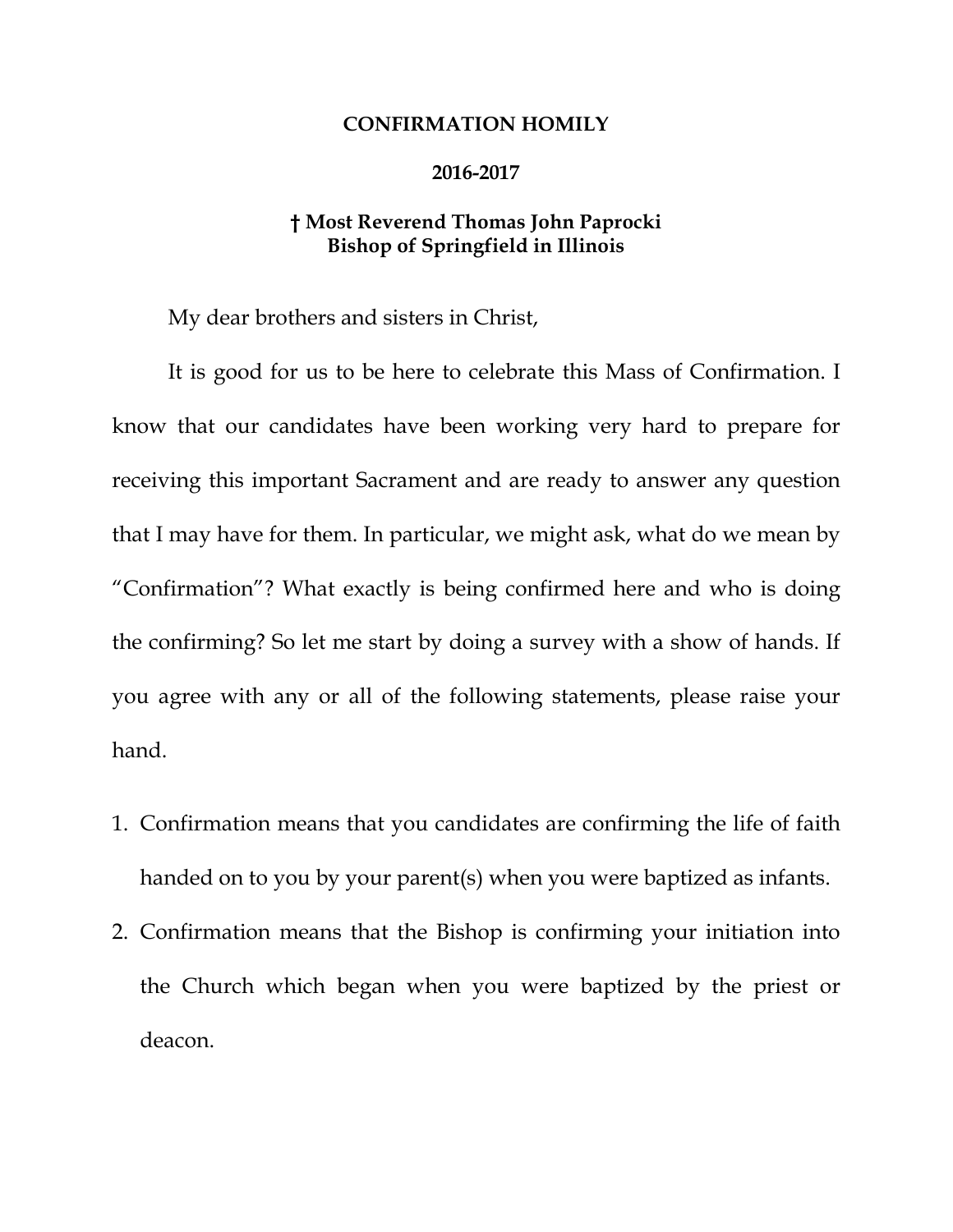3. Confirmation means that God is confirming your adoption as His sons and daughters by sending you the Holy Spirit to complete the grace conferred at baptism.

Actually, you should have raised your hands for all three statements, as all three are true! So let's talk about three.

The most important is the last. Anything we are doing in this sacrament pales in importance compared to what God is doing for us. We need to be reminded of that since our self-centeredness often leads us to think what we are doing is the most important thing.

Secondly, my presence as your bishop shows that your life of faith is connected to other people, to the community of faith that we call the Church. We are not isolated individuals, but united in the blood of Christ as brothers and sisters in the family of God. When the early Christian community was small, the bishop did all the baptism. As the community grew, he could not do them all himself, so priests and deacons would confirm, but the bishop would come later to confirm their baptism and their connection to the larger community of faith. The bishop is a bridge.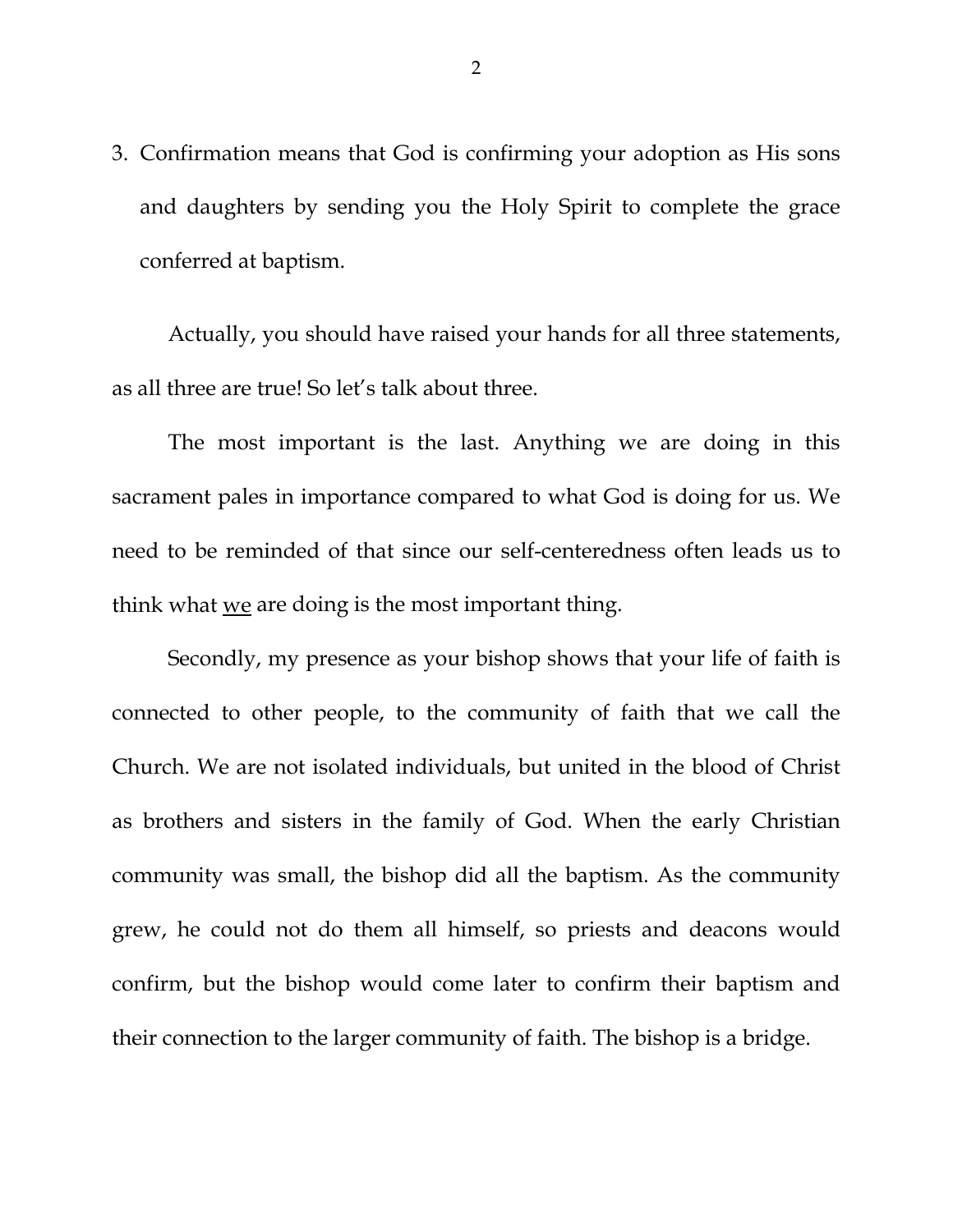Third, we need to be clear about what you are doing here by receiving the Sacrament of Confirmation. This is not a graduation. This does not mean you are "done with religion." You are confirming that you accept the gifts of the Holy Spirit and you are pledging to live as Catholics for the rest of your lives.

Let's read some of your questionnaires to see how well you understand this. [read questionnaires].

I thank you for sharing these personal testimonies of your faith. The whole Christian community is praying with me that you will remain strong in your faith, which is only possible with God's grace.

Last summer at World Youth Day in Krakow, about 20,000 young people from North America gathered in a basketball arena for a Holy Hour, which included a song by Matt Maher called, "Your Grace is Enough."

> Matt Maher - Your Grace Is Enough [\(Lyrics and audio\)](http://www.youtube.com/watch?v=8wN-fspKg1Q)

Great is Your faithfulness, oh God You wrestle with the sinner's restless heart You lead us by still waters into mercy And nothing can keep us apart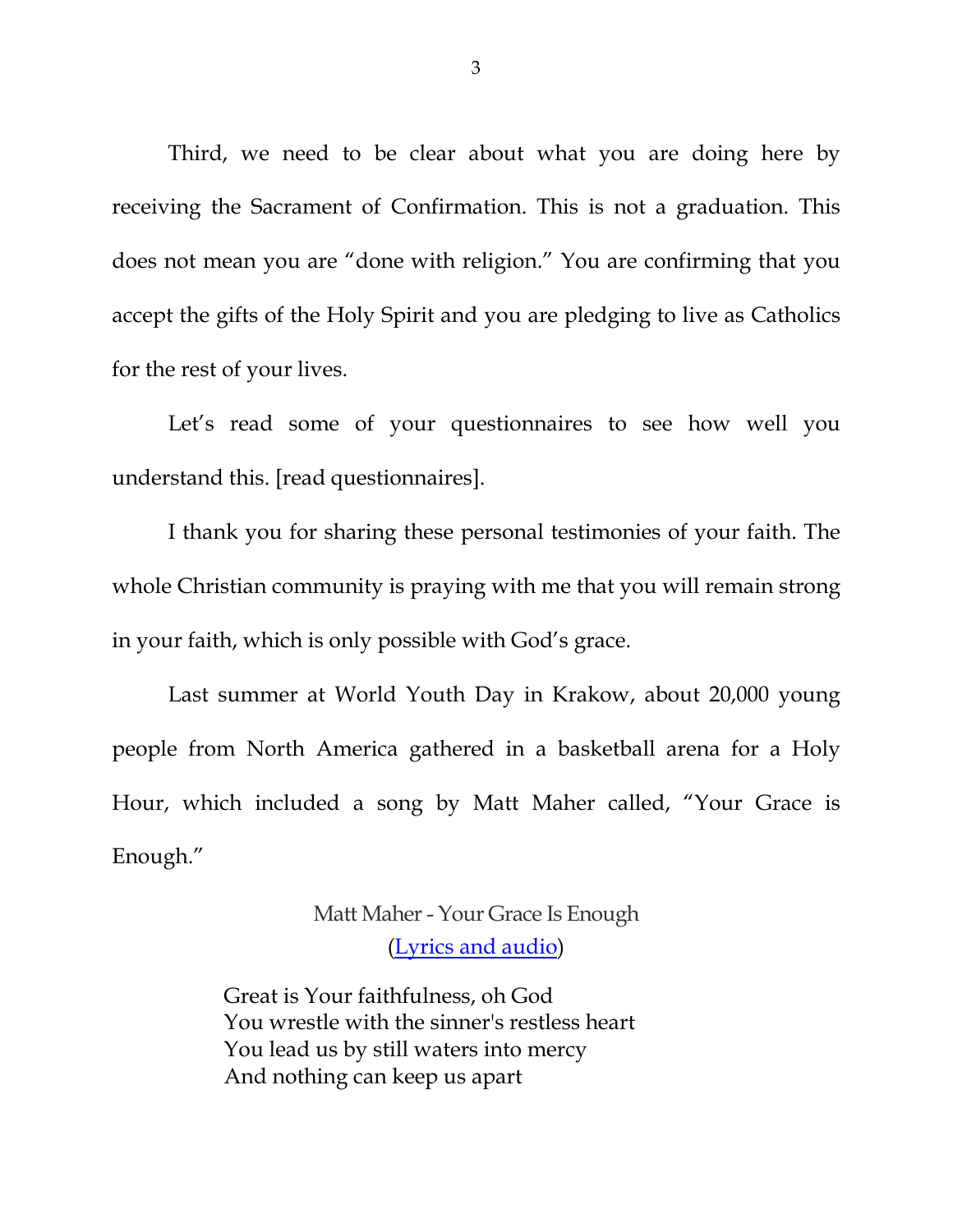So remember Your people Remember Your children Remember Your promise, oh God

Your grace is enough Your grace is enough Your grace is enough for me

Great is Your love and justice, God of Jacob You use the weak to lead the strong You lead us in the song of Your salvation And all Your people sing along

So remember Your people Remember Your children Remember Your promise, oh God

Your grace is enough Your grace is enough Your grace is enough for me

Yeah, Your grace is enough Your grace is enough Your grace is enough for me

Remember Your people Remember Your children Remember Your promise, oh God

Your grace is enough Your grace is enough Your grace is enough for me

Yeah, Your grace is enough Heaven reaches out to us Your grace is enough for me